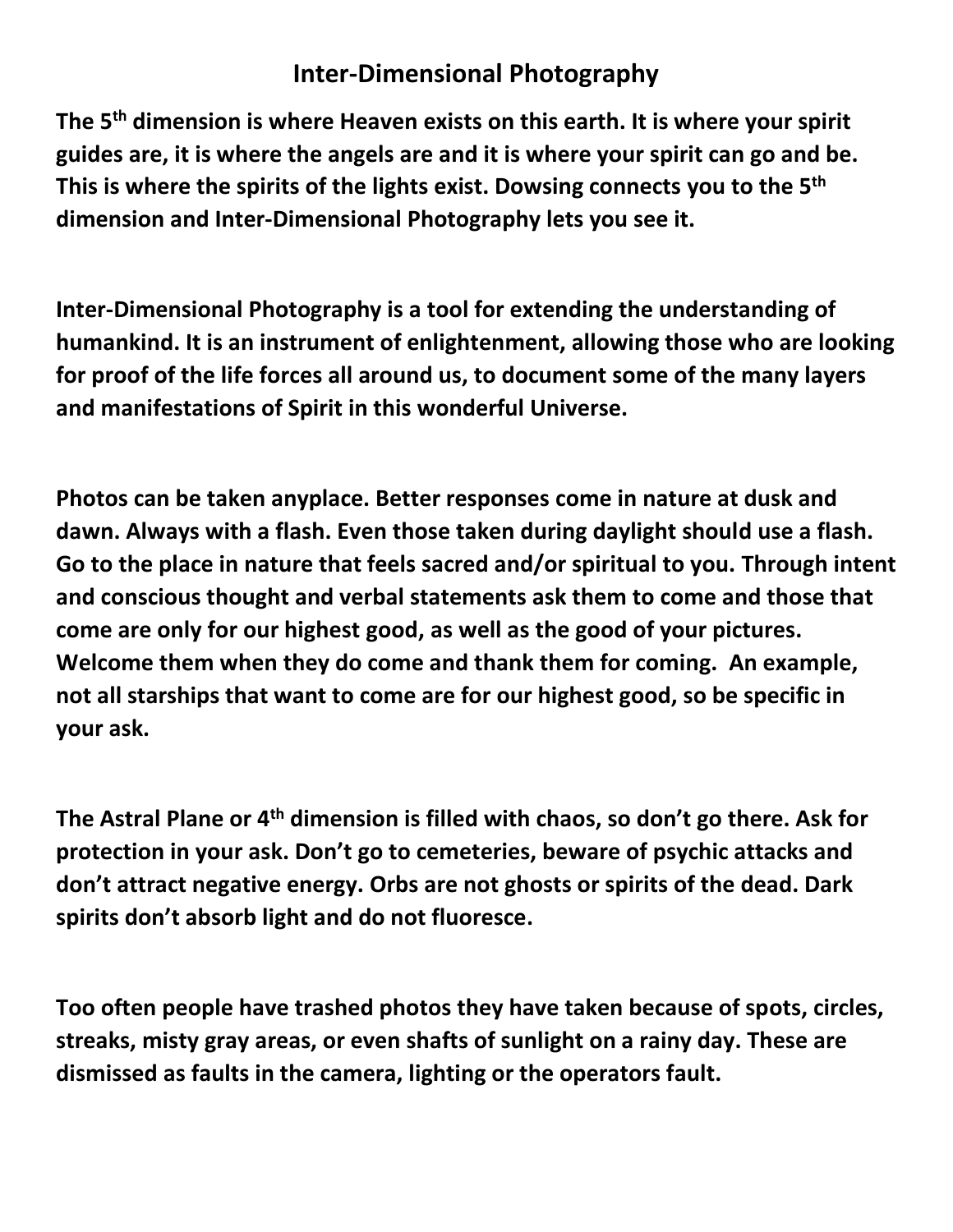**Orbs are light that is a way for spirit to travel. Orbs are spirit emanations, not spirits from spirits. Small orbs are of higher frequencies. Colors of orbs may vary due to the frequencies in which they belong. Red Giant Orbs may be 5 to 10 feet in diameter. Larger orbs have bumps and knobs that make them identifiable, like fingerprints. Orbs that have contrails show a shutter speed that is too slow to stop the movement.**

**Not everything is orbs and can be explained as such. ET's will appear as a small bright light among orbs. Starships come through portals. There are light ships as well. These are for our highest good and come to aid and assist us. The photos taken here are not Inter-dimensional but rather Inter-galatic. Fairies typically come at dusk and leave at dawn. When they come in they look like raindrops and when they leave they look like raindrops in reverse. Fairies aid animals in finding shelter before a storm. They like impressing humans with respect and reverence for nature and urge plants to grow in certain areas. They like Skittles or sprinkles scattered where you are.** 

**Optimal places and times for the greatest chance for appearance are during the Winter Solstice, Summer Solstice and Spring and Fall Equinoxes. Any place with a waterfall a couple feet high or higher helps as well. There are certain areas that serve as portals and have a divine presence like Highbridge Falls, NJ and Sedona, AZ. My excursions to Chittenango Falls, NY and Highbridge presented wonderful experiences and pictures.**

**The camera flash appears to be necessary to get a picture of orbs and others even in broad daylight due to the speed of them that cannot be captured by the naked eye. It seems the flash doesn't reflect off the orbs, but causes them to fluoresce, so you may have to take several pictures as it takes time for the orbs to absorb the light so they can fluoresce it back. Then they revert back to their original state. Expensive cameras with hot mirrors that filter out near infrared light will not get or be less sensitive to orb images. Experiments with cameras a**